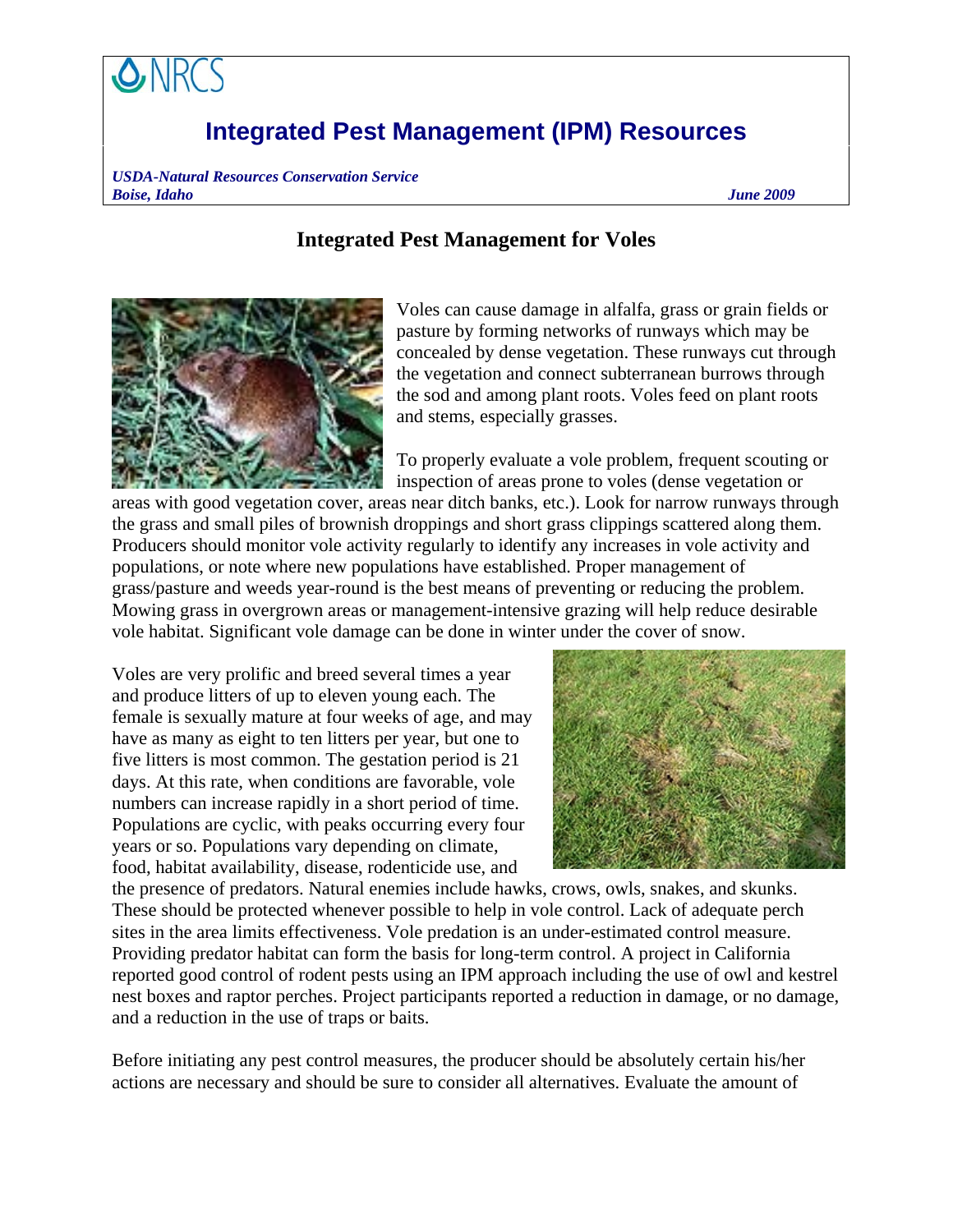damage that has already occurred, damage anticipated without control, benefits of control vs. cost, and the effect the control program might have on non-target animals and the environment.

Poison baiting can be done by hand or by using mechanical baiting. Hand baiting is the most flexible method. It is well suited to conditions where soils are not suitable for mechanical equipment, or for supplemental baiting during the winter when the ground is frozen or covered with snow, or in smaller areas of mouse/vole activity. Zinc phosphide bait is most commonly used, but strychnine, warfarin or diphacinone poisons are also used. Make sure to follow all label specifications and consider all safety precautions when using poison baits and fumigants. Many products may require a pesticide applicators license. Baiting is most effective in fall, winter and early spring. Once natural foods become available, voles are less likely to accept the bait. Poison baits have the potential to impact non-target species, especially birds , so proper application is very important. Domestic animals may also be at risk. Bait containers reduce the risk of access by non-target species, and protect the bait from moisture. Some poison baits are limited to use on specific sites, such as in orchards, so make sure to read the label specifications.

Mechanical baiting with a mouse trail builder is a fast, sage and economical method of control. Mechanical baiting is especially suited for large areas. Prepared strychnine and zinc phosphide treated baits are recommended. A single trail should be made on each side of the area to be treated. The soil should be moist enough so that the artificial runways will remain intact until the voles contact the bait through the intersecting natural runways. The ground should not be disturbed for several days following application.

Aluminum phosphide fumigation is sometimes used within the burrows. However, the complexity and shallow depth of the vole burrow system typically allows fumigants to escape, with reduced effectiveness.

Trapping is an option for areas with low vole populations. Trapping is best performed in the fall because the voles accept baits more readily once the first hard frost has occurred. Also, it's best to reduce populations before the winter when concentrated damage often occurs. Ordinary mouse traps (snap traps) or live-trap cages can be used. Set raps at right angles to their runways in the grass. Peanut butter or apple baits work well. Traps can be covered with a cardboard box or pan. Dead rodents and traps should be handled very carefully, as serious diseases have been attributed to rodent contact in some states.

Additionally, there are commercial devices that inject gases, such as oxygen and propane, underground to cause a shockwave that kills the voles and that may collapse the burrow and runways.

## References

*This guide was developed from the following sources:* 

Animal damage control in Washington. Washington State University Cooperative Extension, Extension Bulletin EB 1147.